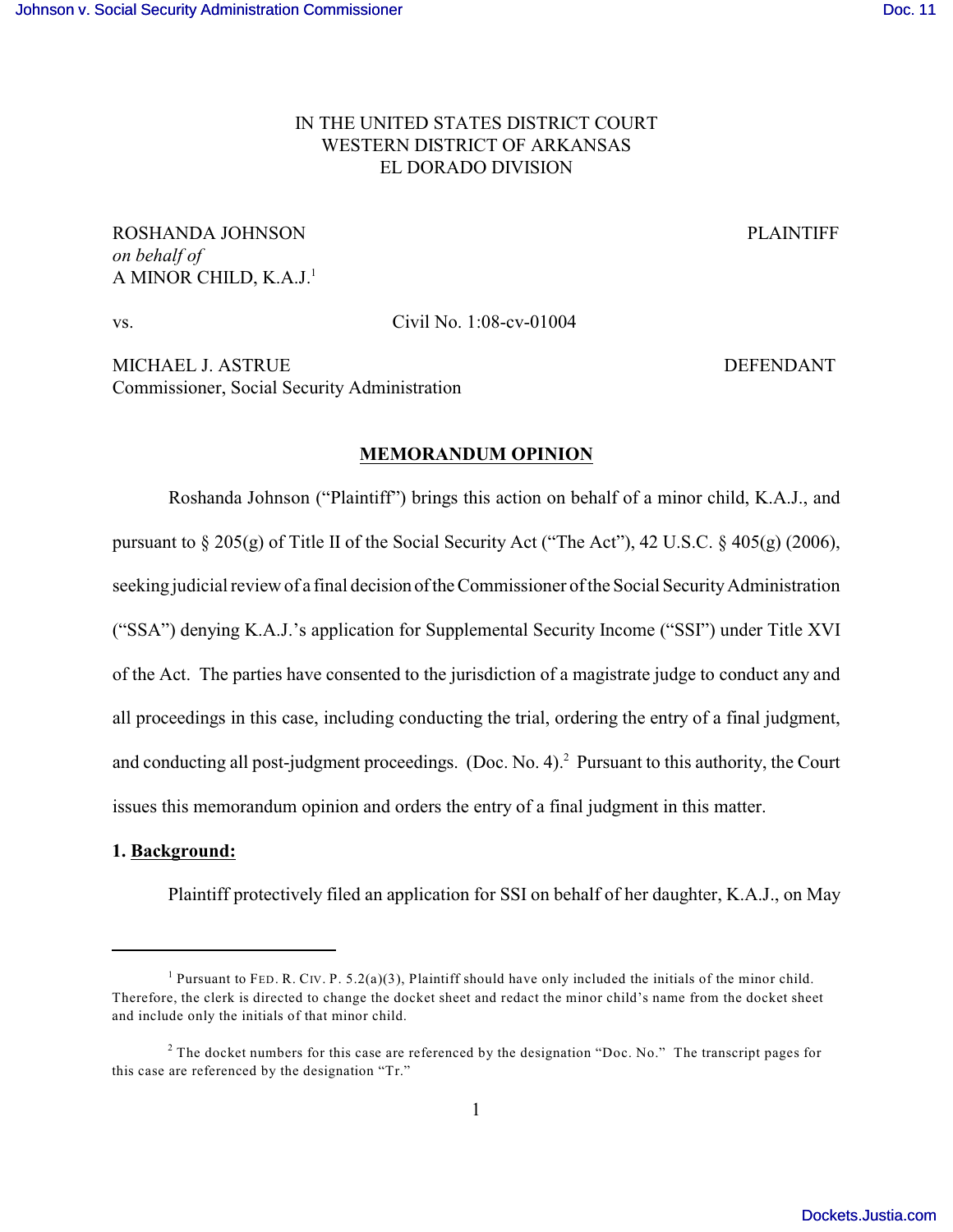2, 2005. (Tr. 46-49). Plaintiff alleged K.A.J. was disabled due to scoliosis and asthma. (Tr. 261- 263). Plaintiff alleged K.A.J.'s onset date was November 1, 2004. (Tr. 46-49).

This application was initially denied on June 30, 2005 and was denied again on reconsideration on October 21, 2005. (Tr. 32-35). On November 7, 2005, Plaintiff requested an administrative hearing on this application. (Tr. 37). This administrative hearing was held in El Dorado, Arkansas on January 11, 2007. (Tr. 243-266). Plaintiff and K.A.J. were present and were represented by counsel, R. Theodor Stricker, at this hearing. *See id.* Only Plaintiff and K.A.J. testified at this hearing. *See id.* At the time of this hearing, K.A.J. was eight (8) year old and was in the second grade in school. (Tr. 247-248).

On July 16, 2007, the ALJ entered an unfavorable decision denying Plaintiff's request for disability benefits for K.A.J. (Tr. 12-22). In this opinion, the ALJ determined K.A.J. was born on September 25, 1998, was a school-aged child on May 2, 2005 (the date the application was filed), and was a school-aged child on July 16, 2007 (the date of the ALJ's decision). (Tr. 15, Finding 1). The ALJ determined K.A.J. had not engaged in Substantial Gainful Activity ("SGA") at any time relevant to his decision. (Tr. 15, Finding 2). The ALJ determined K.A.J. had the following severe impairments: a history of moderate juvenile idiopathic, progressive scoliosis "successfully addressed to date with body bracing"; and asthma "which [is] medically well controlled." (Tr. 15, Finding 3). The ALJ also determined, however, that K.A.J. did not have an impairment or a combination of impairments that met, medically equaled, or were functionally equivalent to one of the listed impairments in 20 C.F.R. Part 404, Subpart P, Appendix 1 ("Listings"). (Tr. 15, Finding 4).

In this opinion, the ALJ also evaluated K.A.J.'s six domains of functioning and determined that K.A.J. did not have an impairment or combination of impairments that were functionally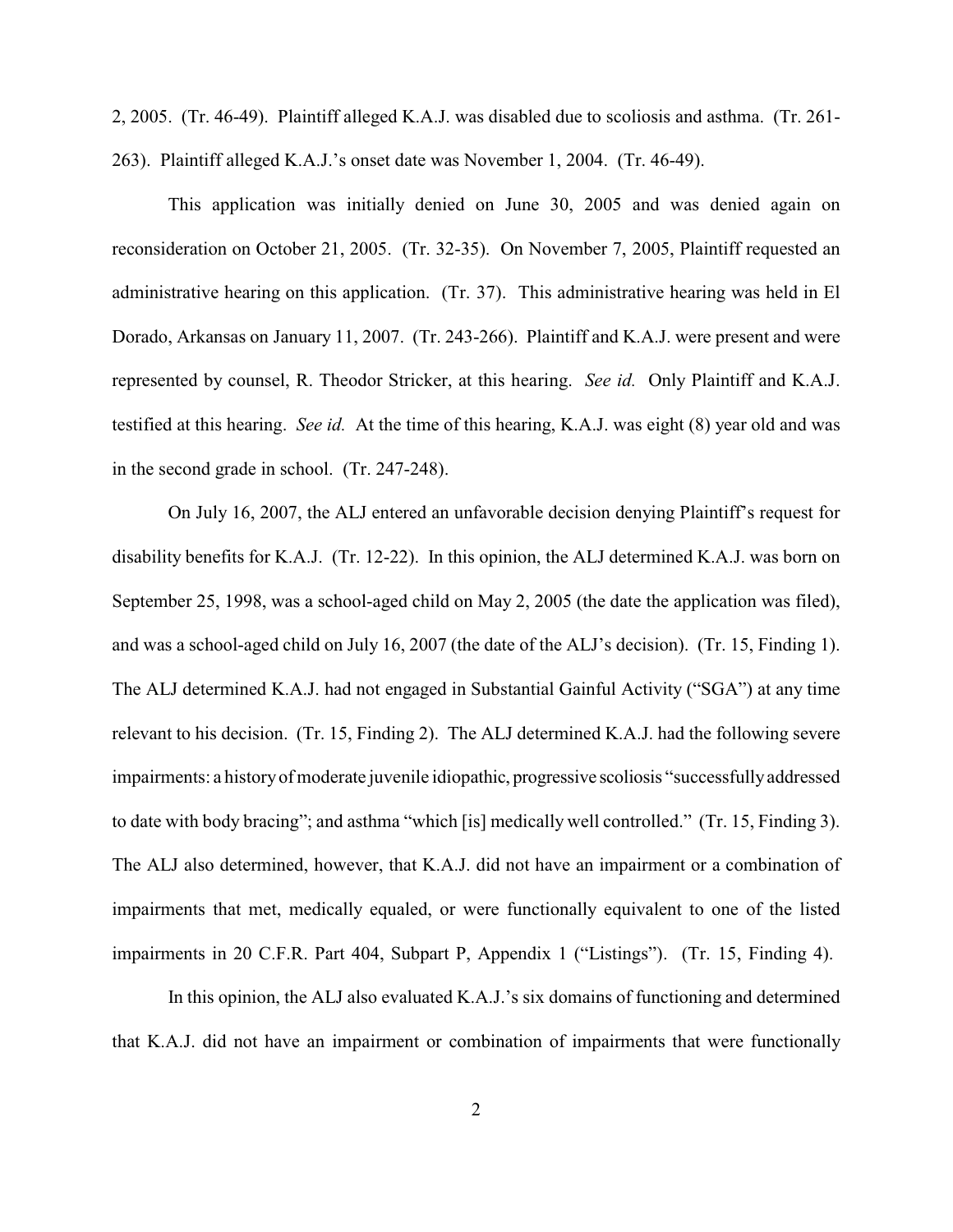equivalent to the Listings. (Tr. 15-22, Finding 5). Specifically, the ALJ determined K.A.J. did not have an extreme or marked limitation in any of her six domains of functioning. (Tr. 15-22). The ALJ determined K.A.J. had no limitation in the following domains: (1) acquiring and using information, (2) attending and completing tasks, (3) interacting and relating with others, (4) moving about and manipulating objects, and (5) caring for herself. (Tr. 15-21). The ALJ also determined K.A.J. had a less than marked limitation in health and physical well-being. (Tr. 21-22).

In making these determinations, the ALJ evaluated the testimony regarding K.A.J.'s subjective complaints of disability. (Tr. 15-17). The ALJ determined K.A.J.'s complaints of disability were not credible to the extent she alleged. *See id.* The ALJ based this determination upon the following four different findings: (1) K.A.J.'s school records reflected "good academic performance through 2005-2006"; (2) K.A.J. was only absent for 3.5 days from school during the 2005-2006 school year; (3) K.A.J.'s symptoms were well-controlled with only very conservative treatment approaches; and (4) K.A.J.'s medical records did not show that any treating or examining physician had ever discussed or opined that K.A.J.'s impairments were at such a level as to significantly impact her progress at school or to preclude her participation in routine activities of daily living in an age-appropriate manner. *See id.* 

Based upon these findings, the ALJ determined K.A.J. was not under a "disability," as defined by the Act, from the date her application was filed on May 2, 2005 through the date of the ALJ's decision or through July 16, 2007. (Tr. 22, Finding 6). On August 15, 2007, Plaintiff requested that the Appeals Council review the ALJ's unfavorable disability determination. (Tr. 6). On December 7, 2007, the Appeals Council declined to review that determination. (Tr. 3-5). On January 11, 2008, Plaintiff filed the present appeal. (Doc. No. 1). Both parties have filed appeal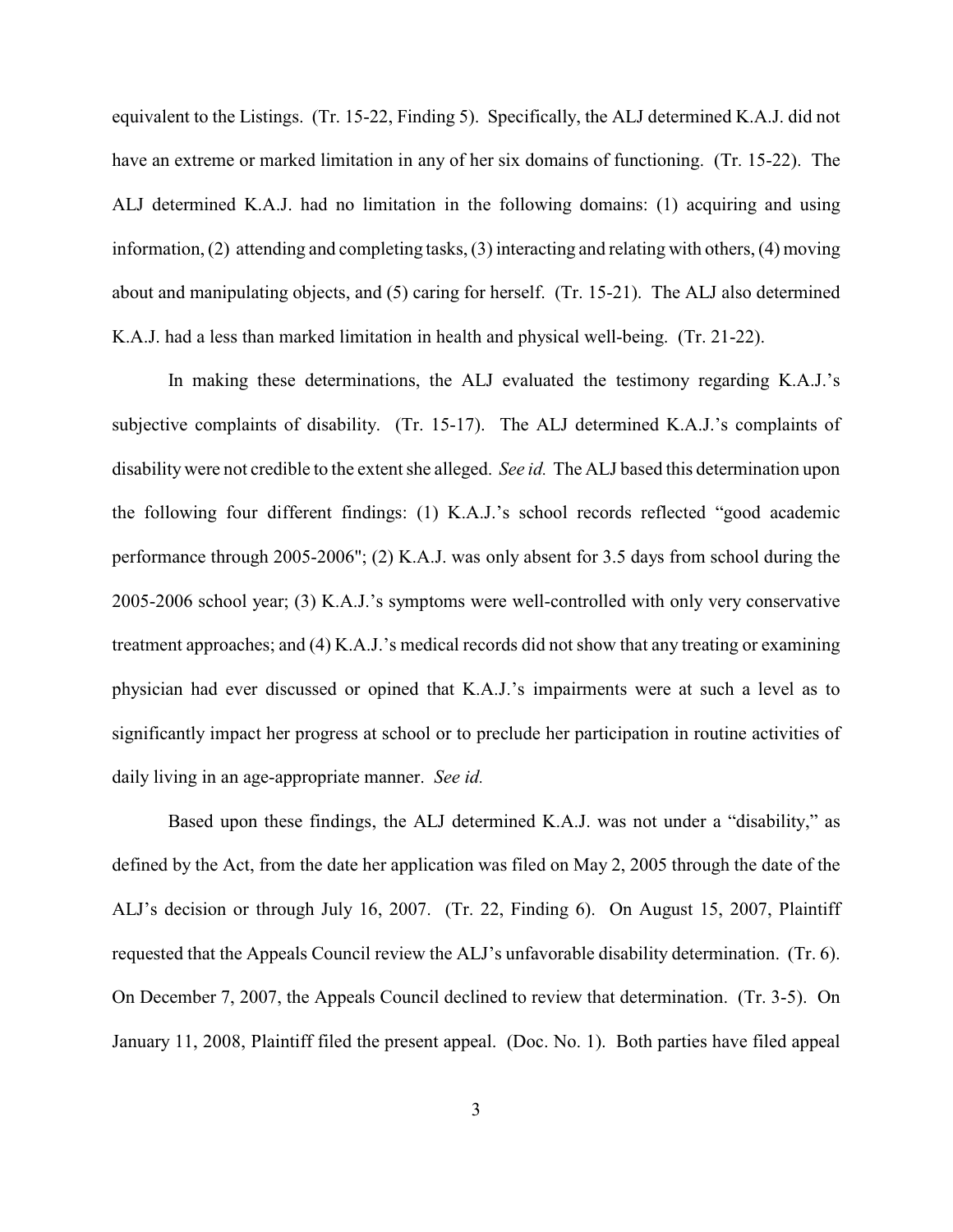briefs. (Doc. Nos. 9-10). The parties consented to the jurisdiction of this Court on January 25, 2008. (Doc. No. 4). This case is now ready for decision.

#### **2. Applicable Law:**

In reviewing this case, this Court is required to determine whether the Commissioner's findings are supported by substantial evidence in the record as a whole. *See* 42 U.S.C. § 405(g) (2006); *Ramirez v. Barnhart,* 292 F.3d 576, 583 (8th Cir. 2002). Substantial evidence is less than a preponderance of the evidence, but it is enough that a reasonable mind would find it adequate to support the Commissioner's decision. *See Johnson v. Apfel,* 240 F.3d 1145, 1147 (8th Cir. 2001). As long as there is substantial evidence in the record that supports the Commissioner's decision, the Court may not reverse it simply because substantial evidence exists in the record that would have supported a contrary outcome or because the Court would have decided the case differently. *See Haley v. Massanari,* 258 F.3d 742, 747 (8th Cir. 2001). If, after reviewing the record, it is possible to draw two inconsistent positions from the evidence and one of those positions represents the findings of the ALJ, the decision of the ALJ must be affirmed. *See Young v. Apfel,* 221 F.3d 1065, 1068 (8th Cir. 2000).

In this case, Plaintiff is seeking disability benefits on behalf of a minor child. On August 22, 1996, Congress enacted the Personal Responsibility and Work Opportunity Reconciliation Act of 1996, Public Law No. 104-193, 110 Stat. 2105 (1996) (codified at 42 U.S.C. § 1382c(a)(3)(C)), which provided a more stringent standard for determining eligibility for Title XVI childhood disability benefits than the old law and prior regulations required. *See Rucker v. Apfel*, 141 F.3d 1256, 1259 (8th Cir. 1998); 142 Cong. Rec. H8913; H.R. Conf. Rep. No. 725, 104th Cong. 2d Sess. 328 (1996), reprinted in 1996 U.S. Code, Cong. and Ad. News 2649, 2716; Federal Register, Vol.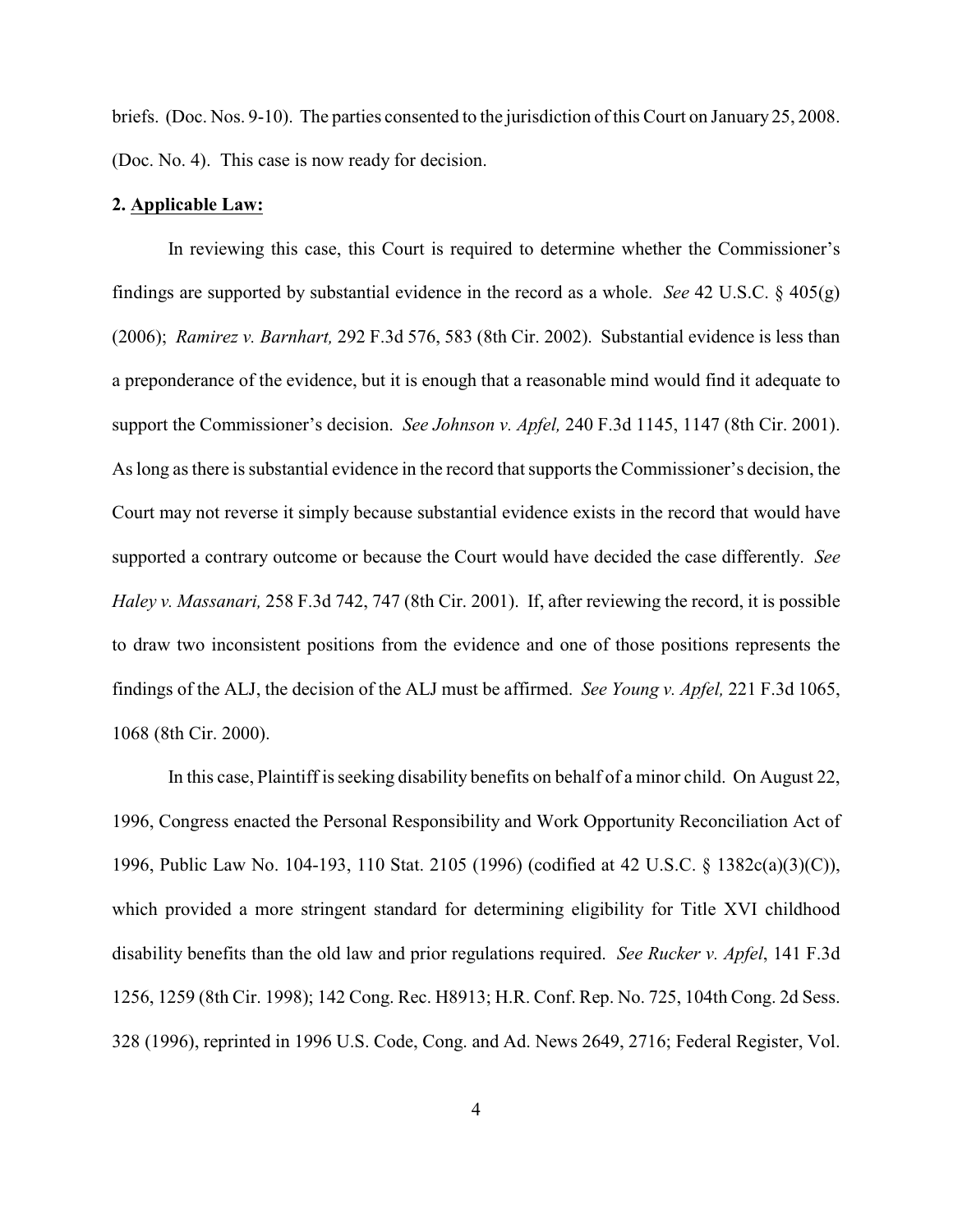62, No. 28, p. 6409. Among other things, the new law amended Section  $1614(a)(3)$  of the Act, 42 U.S.C.  $\S$  1382c(a)(3), and changed the statutory definition of disability for individuals under age eighteen (18) under the SSI program. Under the new standard, a child is entitled to disability benefits only if he or she has a medically determinable physical or mental impairment, which results in marked and severe functional limitations, and which can be expected to result in death or which has lasted or can be expected to last for a continuous period of not less than 12 months. *See* Pub. L. No. 104-193 § 211(a)(4)(c); 20 C.F.R. § 416.906. The new standard applies to all applicants who filed claims on or after August 22, 1996, or whose claims had not been finally adjudicated by August 22, 1996. Since Plaintiff filed her application in 2004, the new law applies.

Under the new law, the ALJ's disability determination is based upon a three-step analysis. *See* 20 C.F.R. § 416.924. First, the ALJ must determine whether the minor child has engaged in substantial gainful activity. If not, the ALJ will proceed to the second step where the ALJ must consider whether the child has a severe impairment. If a severe impairment is found, the ALJ will proceed to the third step. At this step, the ALJ, must consider whether the impairment meets, or is medically or functionally equivalent, to a disability listing in the Listing of Impairments ("Listings"), *See* 20 C.F.R. pt. 404, subpt. P, app. 1. A minor child may be disabled if his or her impairment is functionally equivalent to a disability listing, even ifthe minor child's impairment does not meet the standard requirements for a disability listing. *See* 20 C.F.R. § 416.924(d)(1).

 A single method is provided for evaluating whether an impairment is "functionally equivalent" to a disability listing, based upon six domains of functioning. The six domains are the following: (1) acquiring and using information, (2) attending and completing tasks, (3) interacting and relating with others, (4) moving about and manipulating objects, (5) caring for himself or herself,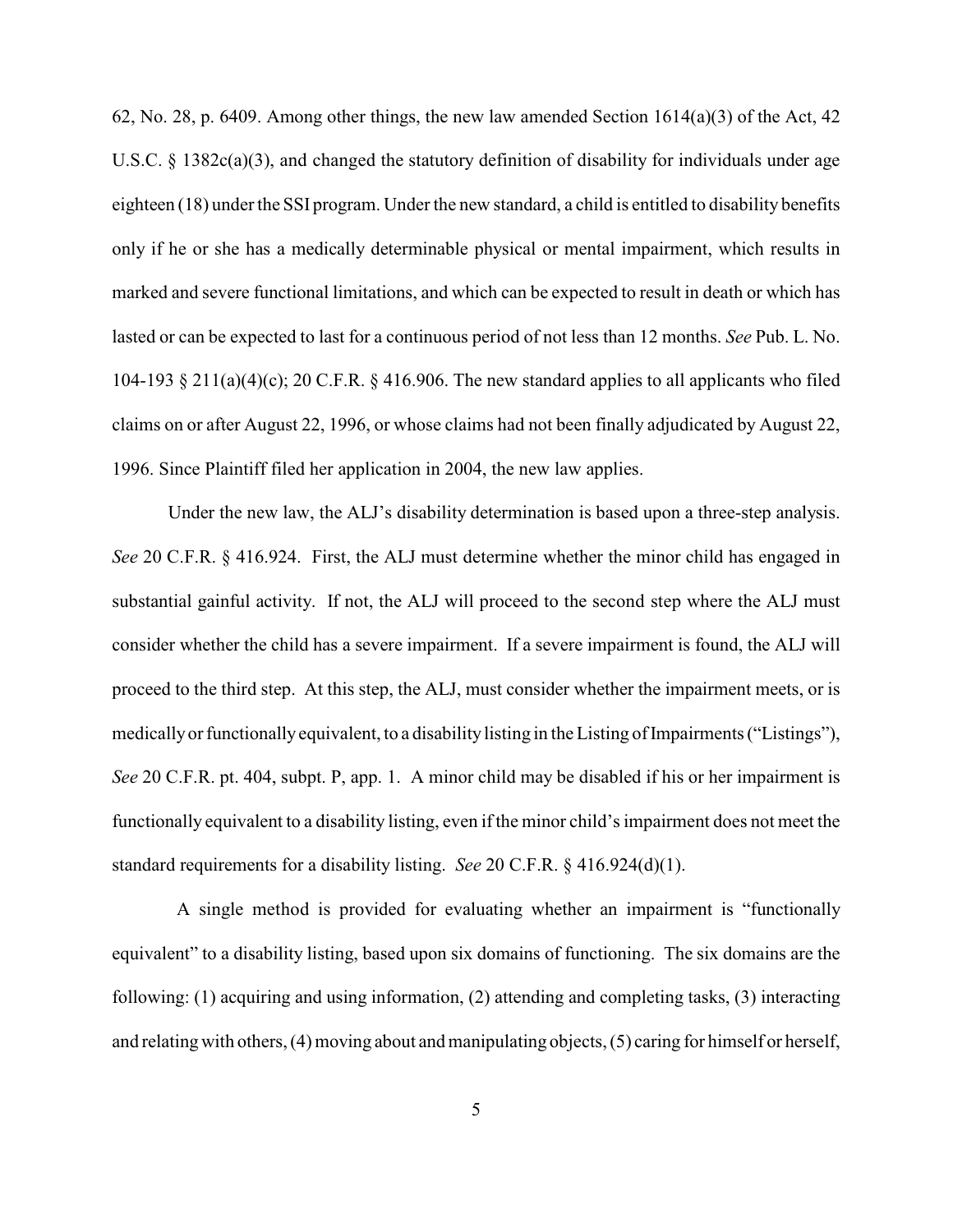and (6) health and physical well-being. *See* 20 C.F.R. § 416.926a(b)(1). If the minor child claiming benefits has "marked" limitations in two of these domains or an "extreme" limitation in one of these domains, then the child's impairment is functionally equivalent to a disability listing. *See id.* § 416.926a(a); *Moore ex rel. Moore v. Barnhart,* 413 F.3d 718, 721 (8th Cir. 2005).

A "marked" limitation is a limitation that is "more than moderate" and "less than extreme." *See id.* § 416.926a(e); *Lehnartz v. Barnhart,* No. 04-3818, 2005 WL 1767944, at \*3 (8th Cir. July 27, 2005). A marked limitation is one that seriously interferes with a child's ability to independently initiate, sustain, or complete activities. *See* 20 C.F.R. § 416.926a(e)*.* An "extreme" limitation is more than "marked" and exists when a child's impairment(s) interferes veryseriouslywith his or her ability to independently initiate, sustain or complete activities. *See id.* "Extreme" limitation is the rating the Commissioner gives to the most serious limitations. *See id.* 

### **3. Discussion:**

Plaintiff brings the present appeal claiming the following: (A) the ALJ improperly discounted the testimonial evidence regarding K.A.J.'s disabling symptoms and (B) the ALJ failed to consider K.A.J.'s enuresis as a severe impairment. (Doc. No. 9, Pages 7-12). In response, Defendant claims the ALJ properly evaluated, and properly discounted, the testimony regarding K.A.J.'s subjective complaints. (Doc. No. 10, Pages 5-10). Defendant also claims that the ALJ properly considered K.A.J.'s enuresis and properly determined that this impairment was not a severe impairment. *See id.* at 10-12.

### **A. Credibility Determination**

Plaintiff claims the ALJ did not properly consider the testimonial evidence regarding K.A.J.'s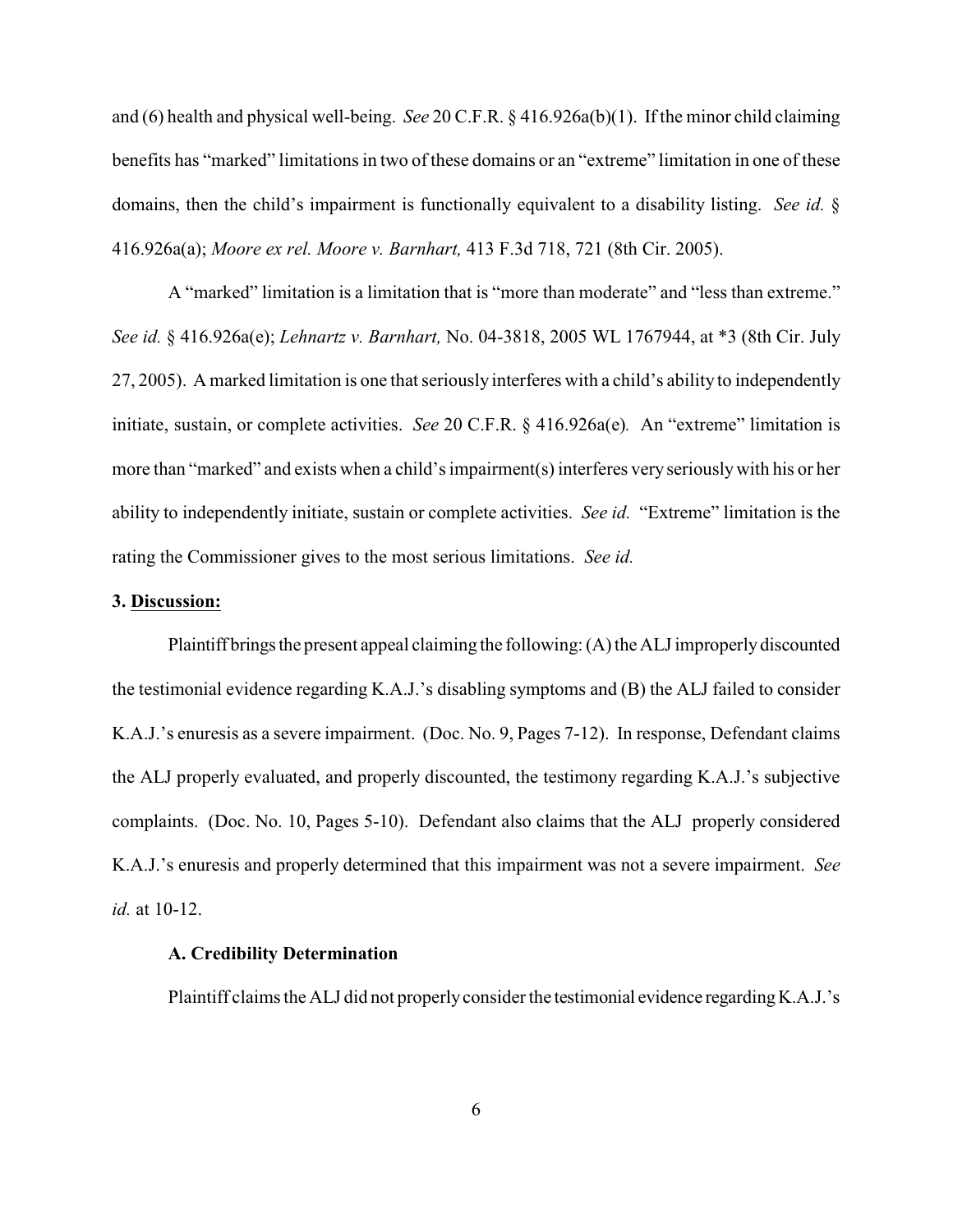impairments and improperly discounted her subjective complaints.<sup>3</sup> (Doc. No. 9, Pages 7-10). Specifically, Plaintiff claims the ALJ erred by improperly discounting the testimonial evidence regarding K.A.J.'s claimed disability due to scoliosis and enuresis. *See id.* Plaintiff argues that K.A.J.'s medical records support her claim that K.A.J. is disabled due to both of these impairments and that the ALJ erred in discounting these medical records. *See id.* In response, Defendant claims the ALJ's credibility determination is supported by substantial evidence in the record and should be affirmed. (Doc. No. 10, Pages 5-10). Defendant claims the ALJ properly considered K.A.J.'s treatment records, Plaintiff's and K.A.J.'stestimony, and other evidence in the record in making this credibility determination. *See id.* 

In assessing the credibility of a claimant, the ALJ is required to examine and to apply the five factors from *Polaski v. Heckler,* 739 F.2d 1320 (8th Cir. 1984) or from 20 C.F.R. § 404.1529 and 20 C.F.R. § 416.929. *See Shultz v. Astrue,* 479 F.3d 979, 983 (2007). The factors to consider are <sup>4</sup> as follows: (1) the claimant's daily activities; (2) the duration, frequency, and intensity of the pain; (3) the precipitating and aggravating factors; (4) the dosage, effectiveness, and side effects of medication; and (5) the functional restrictions. *See Polaski,* 739 at 1322. The factors must be analyzed and considered in light of the claimant's subjective complaints of pain. *See id.* The ALJ is not required to methodically discuss each factor as long as the ALJ acknowledges and examines these factors prior to discounting the claimant's subjective complaints. *See Lowe v. Apfel,* 226 F.3d

 $3$  As a part of a separate claim, Plaintiff argues that the ALJ erred in evaluating K.A.J.'s daily activities. (Doc. No. 9, Pages 10-11). Because this issue is a part of the credibility determination, this Court will address this issue as a part of the discussion of the ALJ's credibility determination.

<sup>&</sup>lt;sup>4</sup> Social Security Regulations 20 C.F.R. § 404.1529 and 20 C.F.R. § 416.929 require the analysis of two additional factors: (1) "treatment, other than medication, you receive or have received for relief of your pain or other symptoms" and (2) "any measures you use or have used to relieve your pain or symptoms (e.g., lying flat on your back, standing for 15 to 20 minutes every hour, sleeping on a board, etc.)." However, under *Polaski* and its progeny, the Eighth Circuit has not yet required the analysis of these additional factors. *See Shultz v. Astrue,* 479 F.3d 979, 983 (2007). Thus, this Court will not require the analysis of these additional factors in this case.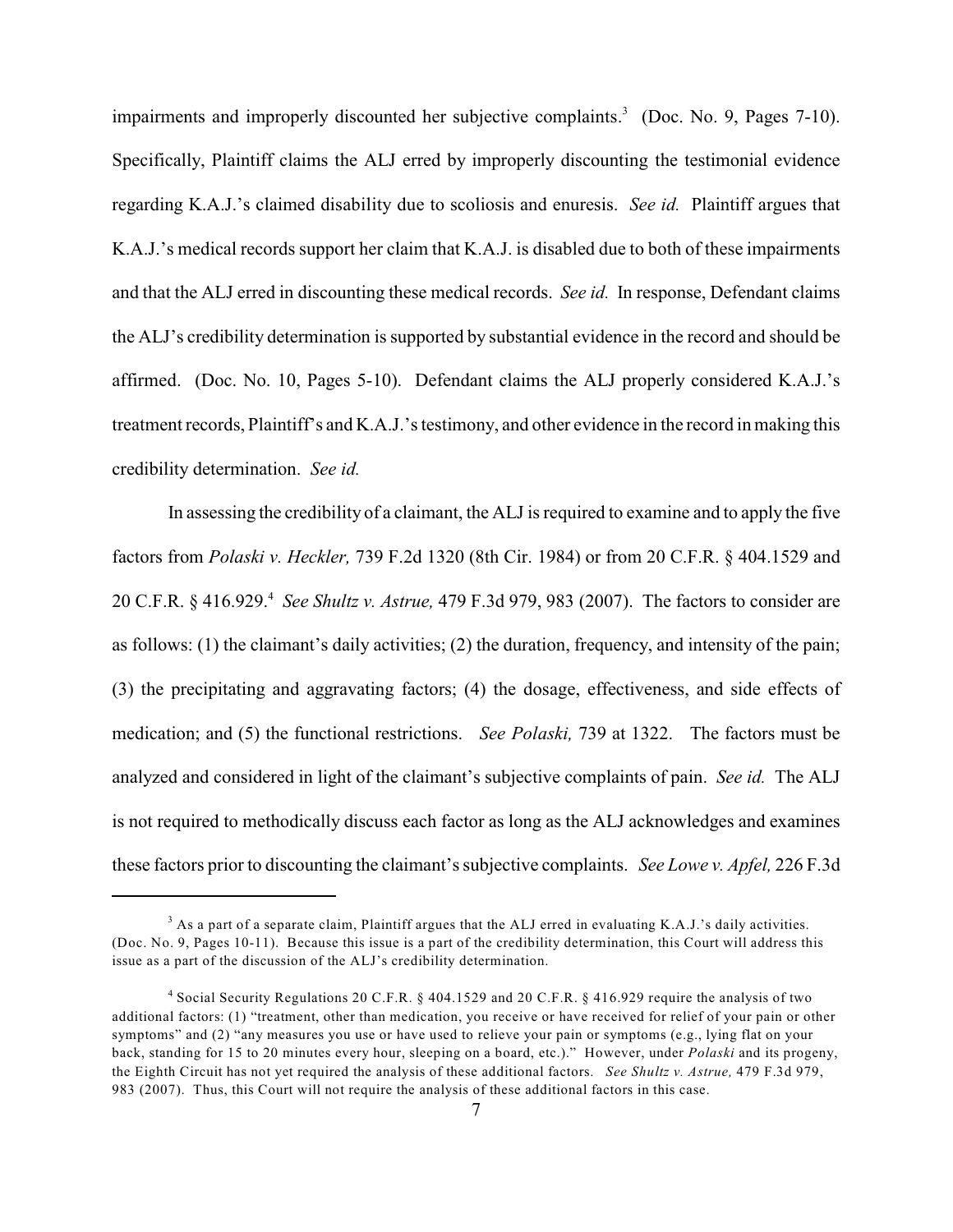969, 971-72 (8th Cir. 2000). As long as the ALJ properly applies these five factors and gives several valid reasons for finding that the Plaintiff's subjective complaints are not entirelycredible, the ALJ's credibility determination is entitled to deference. *See id.*; *Cox v. Barnhart,* 471 F.3d 902, 907 (8th Cir. 2006). The ALJ, however, cannot discount Plaintiff's subjective complaints "solely because the objective medical evidence does not fully support them [the subjective complaints]." *Polaski,* 739 F.2d at 1322.

When discounting a claimant's complaint of pain, the ALJ must make a specific credibility determination, articulating the reasons for discrediting the testimony, addressing any inconsistencies, and discussing the *Polaski* factors. *See Baker v. Apfel,* 159 F.3d 1140, 1144 (8th Cir. 1998). The inability to work without some pain or discomfort is not a sufficient reason to find a Plaintiff disabled within the strict definition of the Act. The issue is not the existence of pain, but whether the pain a Plaintiff experiences precludes the performance of substantial gainful activity. *See Thomas v. Sullivan*, 928 F.2d 255, 259 (8th Cir. 1991).

In the present action, the ALJ's credibility determination is supported by substantial evidence and should be affirmed. In evaluating the testimonial evidence regarding K.A.J.'s subjective complaints, the ALJ first outlined the *Polaski* factors. (Tr. 16). Next, the ALJ evaluated those factors and stated inconsistencies between the testimonial evidence and the record. (Tr. 16-17). Specifically, in evaluating those factors, the ALJ noted the following inconsistencies: (1) K.A.J.'s school records reflected "good academic performance through 2005-2006"; (2) K.A.J. was only absent for 3.5 days from school during the 2005-2006 school year; (3) K.A.J.'s symptoms were wellcontrolled with only very conservative treatment approaches; and (4) K.A.J.'s medical records did not show that any treating or examining physician had ever discussed or opined that K.A.J.'s impairments were at such a level as to significantly impact her progress at school or to preclude her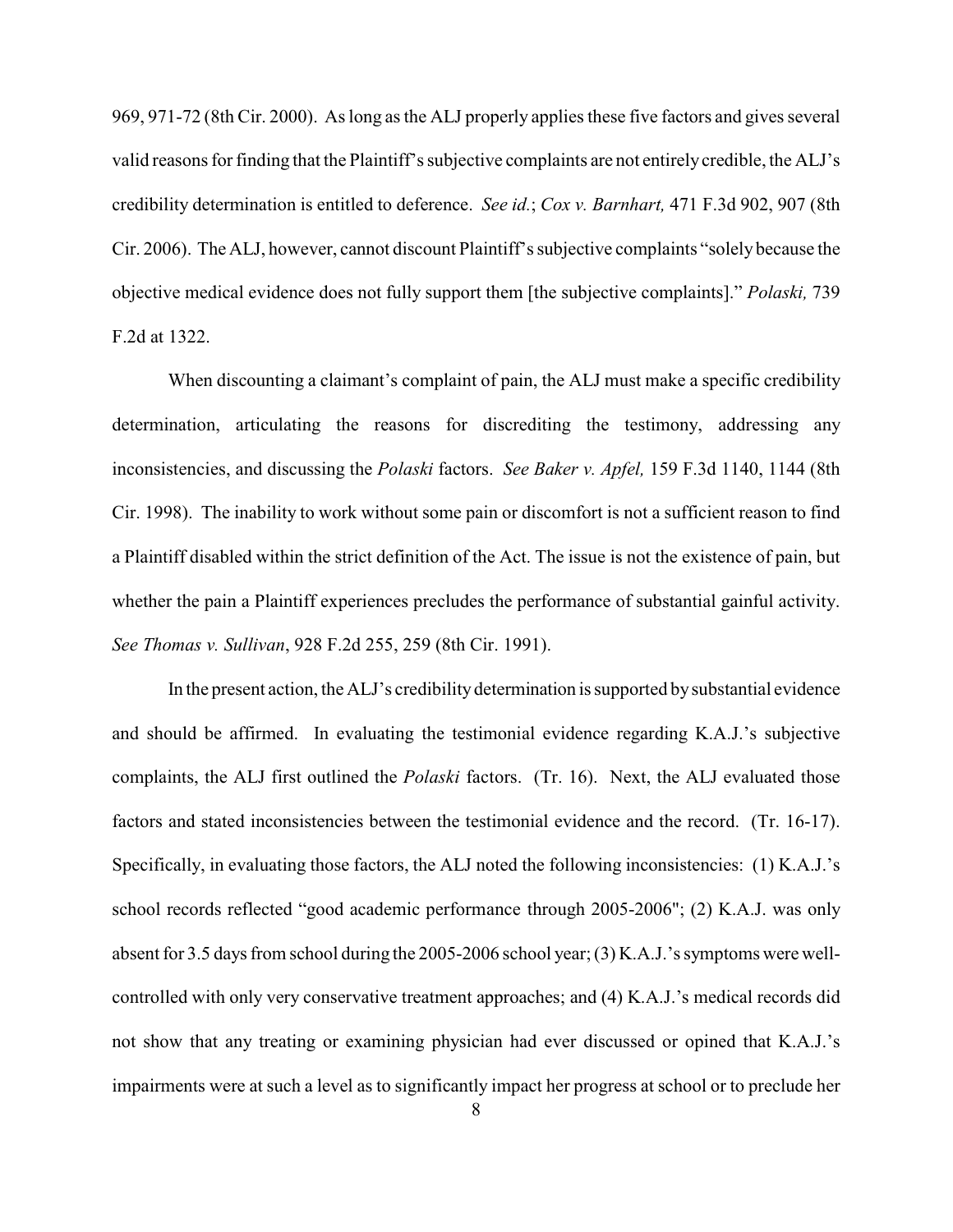participation in routine activities of daily living in an age-appropriate manner. (Tr. 15-17). These stated inconsistencies provide substantial evidence supporting the ALJ's credibility determination, and accordingly, that determination should be affirmed. *See Kittler v. Astrue,* No. 06-2225, 2007 WL 1390639, at  $*1$  (8th Cir. May 14, 2007) (holding that where the ALJ gives multiple valid reasons for finding a claimant's subjective complaints are not entirely credible, the court should defer to those credibility findings).

## **B. Consideration of Enuresis**

Plaintiff also claims the ALJ erred by failing to find K.A.J.'s enuresis was a severe impairment. (Doc. No. 9, Pages 11-12). Specifically, Plaintiff claims that the treatment records from Dr. Aronson support her claim that K.A.J. is disabled due to enuresis. *See id.* In response, Defendant claims that the ALJ properly evaluated K.A.J.'s enuresis and properly determined that her enuresis was not a severe impairment. (Doc. No. 10, Pages 10-12).

In her application for disability and at the administrative hearing, neither Plaintiff nor K.A.J. claimed K.A.J.'s enuresis was disabling.<sup>5</sup> (Tr. 77, 243-266). The ALJ is not required to evaluate impairments not claimed in either a disability application or at the administrative hearing. *See Pena v. Chater,* 76 F.3d 906, 909 (8th Cir. 1996) (holding that "the administrative law judge is under no 'obligation to investigate a claim not presented at the time of the application for benefits and not offered at the hearing as a basis for disability'") (quoting *Brockman v. Sullivan,* 987 F.2d 1344, 1348 (8th Cir. 1993)). Therefore, because Plaintiff did not properly raise this issue and because the ALJ was not required to evaluate this issue, the ALJ did not err by finding that K.A.J.'s enuresis was not a severe impairment.

 $5$ The Court also notes that while Plaintiff claimed asthma as a disabling condition in her original application, there was no claim of error based on the ALJ's finding regarding her severe impairment of asthma.